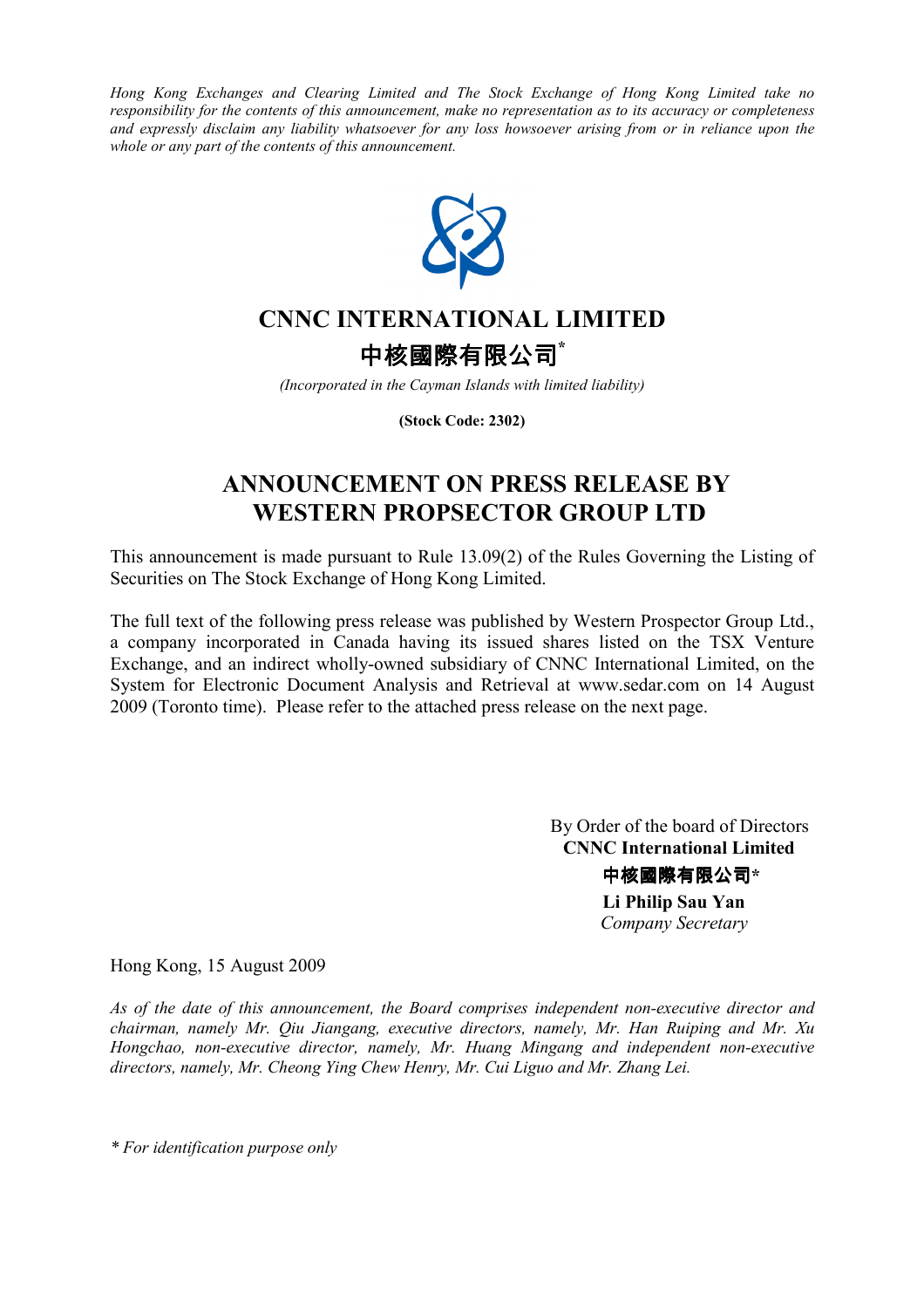

 *News release #09-13* 

## **Western Prospector Advises that Shareholders Approve Going-Private Transaction Proposed by CNNC International**

**Vancouver, British Columbia - August 14, 2009** – (TSXV: WNP) Western Prospector Group Ltd. ("Western Prospector") hereby announces the completion of the amalgamation (the "Amalgamation") of Western Prospector and 0856656 B.C. Ltd. ("0856656"), a whollyowned subsidiary of First Development Holdings Corporation ("First Development"), pursuant to the terms of an amalgamation agreement dated July 16, 2009 between 0856656 and Western Prospector. The Amalgamation was approved by the shareholders of Western Prospector at a special meeting held on August 14, 2009. Of the voting shareholders, represented in person or by proxy, 99.25% voted in favour of the Amalgamation. In addition, "minority" shareholders voted 99.25% in favour of the Amalgamation. Details of the voting results will be filed on SEDAR (www.sedar.com).

The amalgamated entity will continue to carry on business under the name "Western Prospector Group Ltd.". First Development now holds 100% of the common shares of the new Western Prospector Group Ltd.

Applications will be filed to delist the common shares of Western Prospector from the TSX Venture Exchange and for Western Prospector to cease to be a reporting issuer.

Shareholders of Western Prospector should refer to the management information circular dated July 16, 2009 for instructions on how to surrender their Western Prospector share certificates and receive the consideration under the terms of the Amalgamation.

### **About First Development**

First Development is an indirect wholly-owned subsidiary of CNNC International Limited ("CNNC Intl."). CNNC Intl. is a public company listed on the Hong Kong Stock Exchange. China Uranium Corporation ("CUC"), as a wholly-owned subsidiary of China National Nuclear Corporation ("CNNC"), China's leading uranium development and nuclear fuel company, indirectly holds approximately 62.07% of the issued share capital of CNNC Intl. as at the date of this press release through its wholly-owned unit, CNNC Overseas Uranium Holding Ltd., CUC was incorporated as an exclusive platform of CNNC to be fully dedicated to exploring, mining, and producing uranium overseas and global mergers and acquisitions in the uranium sector.

### **For further information**

Charles Pullin Chief Financial Officer Western Prospector Group Ltd.  $+1$  (604) 675 - 6985 cpullin@westernprospector.com